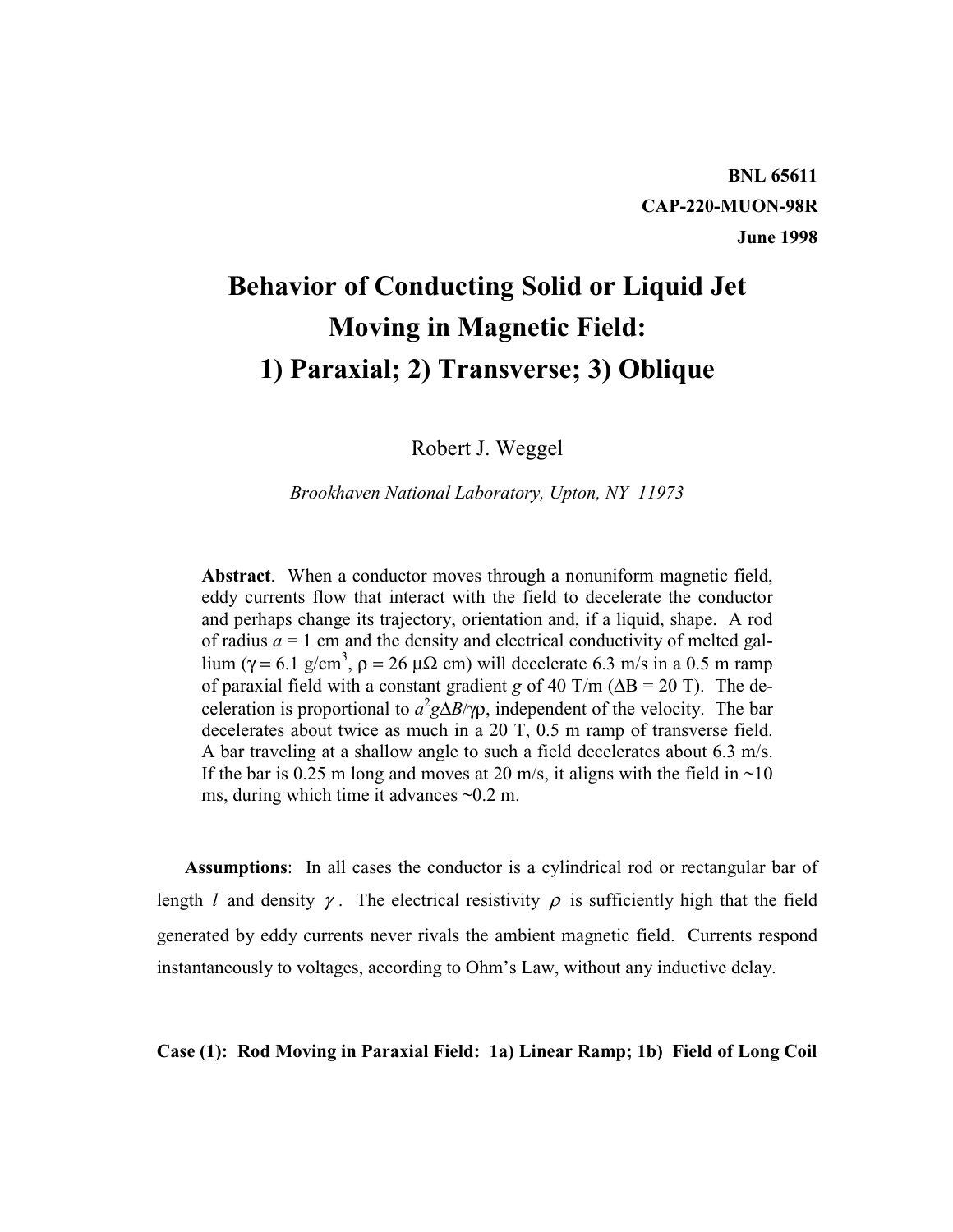In case (1) the conductor is a rod of radius *a* that is coaxial with an axisymmetric magnetic field and moves at a velocity  $v$  along their common  $z$  axis. Along the axis the field is purely axial:  $\vec{B}(0, z) = B(z)\hat{z}$ . Zero divergence of  $\vec{B}$  implies that the radial component of field near the axis is, to first order,  $B_r(r, z) = -r g(z)/2$ , where  $g(z)$  is the axial field gradient  $dB(z)/dz$ . A coaxial loop of radius *r* encircles a flux  $\Phi(r, z)$ of  $\pi r^2 B(z)$ ; the voltage induced around the loop is:

$$
V(r, z, t) = -\frac{d\Phi(r, z)}{dt} = -\pi r^2 \frac{dB(z)}{dt} = -\pi r^2 \frac{dB(z)}{dz} \frac{dz}{dt} = -\pi r^2 g(z) v(t).
$$

The voltage induces a circumferential current density:

$$
j(r, z, t) = \frac{V(r, z, t)}{2\pi\rho r} = -\frac{r}{2\rho}g(z)v(t).
$$

The current density interacts with the radial component of magnetic field to generate an axial force per unit volume:

$$
f_z(r, z, t) = -j(r, z, t) B_r(r, z) = -r^2 g^2(z) v(t) / 4\rho.
$$

Note that this is proportional to  $-v(t)$ , and so the force always is one of deceleration.

The current density also interacts with the axial magnetic field to generate a radial force whose density is:

$$
f_r(r, z, t) = j(r, z, t)B_z(z) = -r g(z) B_z(z) v(t) / 2 \rho.
$$

In the paraxial case the magnitude of radial force density is much larger than the axial one, by the ratio  $B_z/B_r$ . This force compresses the conductor radially as it enters the field and tends radially to disperse a conducting jet as it exits. However, unless arcing maintains the circumferential path for current to flow, eddy currents should collapse, eliminating the forces on the jet—axial as well as radial. In any case, the radial boundary of the jet should remain within the confines of its enclosing tube of force. Any conductor whose boundary follows a tube of force sees no change in flux linkage, and hence develops no induced voltage, eddy current or force. Therefore, a liquid jet emerging from a field should expand no more rapidly than do the flux lines; its diameter should not double until the field has fallen by a factor of four.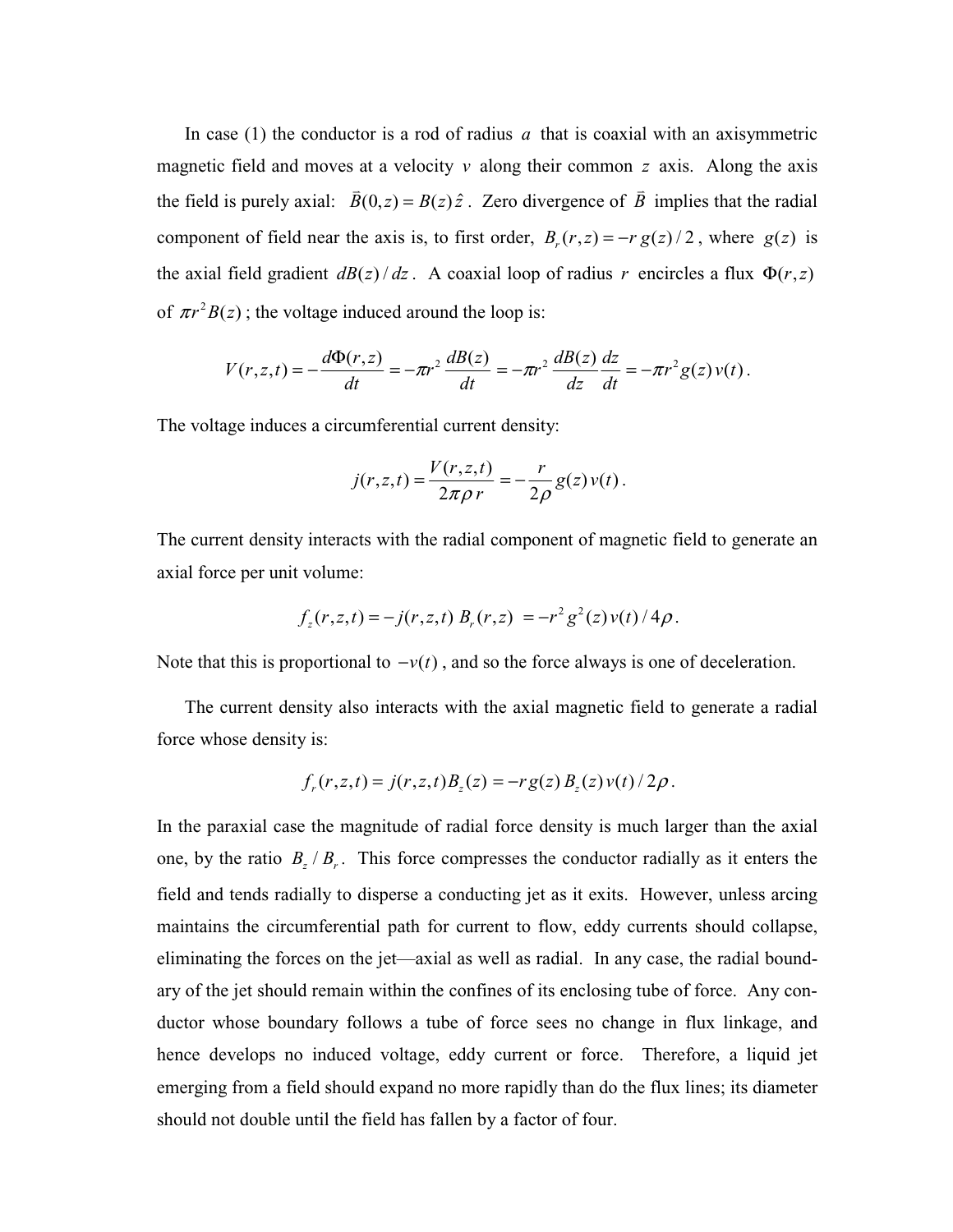Integration of the axial force density gives the total force  $F(z,t)$  on the rod. Integrate with respect to *r* from 0 to *a* , and with respect to *z* from the rod's trailing edge  $z_$  =  $z$  − t to its leading edge *z*. Division by the mass of the rod,  $m = \pi \gamma a^2 l$ , gives the acceleration,  $dv/dt$ :

$$
F(z,t) = -\frac{\pi a^4}{8\rho} \left[ G(z) - G(z_{-}) \right] v(t) \; ; \; \; \frac{dv}{dt} = -\frac{a^2}{8\gamma \rho l} \left[ G(z) - G(z_{-}) \right] v(t) \; ,
$$

where *G* is the indefinite integral of  $g^2(z)$ . If  $g(z)$  is constant,  $G(z) - G(z) = g^2 l$ .

$$
\frac{dv}{dt} = -\frac{a^2 g^2}{8\gamma p} v(t) \; ; \; \frac{dv}{v} = -\frac{a^2 g^2}{8\gamma p} dt = -\frac{dt}{t_0} ; \; \ln(v) = -t/t_0 \; ; \; v(t) = v_0 e^{-t/t_0} ,
$$

where  $t_0 = 8\gamma \rho / a^2 g^2$ . The velocity decays exponentially with time.

For the more general case of a field gradient that depends on axial position, solve for the velocity as a function of position—the leading edge of the rod—rather than time.

$$
\frac{1}{v}\frac{dv}{dt} = \frac{1}{v}\frac{dv}{dz}\frac{dz}{dt} = \frac{dv}{dz} = -\frac{a^2}{8\gamma p l} \Big[ G(z) - G(z_\_) \Big] ; \ \ v(z) = v_0 - \frac{a^2}{8\gamma p l} \int_0^z [G(z) - G(z_\_) \Big] dz.
$$

For the case of constant gradient, this velocity reduction  $\Delta v(z) \equiv v_0 - v(z)$  is  $\Delta v(z) = a^2 g^2 z / 8 \gamma \rho = a^2 g \Delta B / 8 \gamma \rho$ .

How big is this deceleration, in a typical target solenoid? Suppose that the rod is of gallium, with density and electrical resistivity appropriate to the liquid at its melting point of 30°C:  $\gamma = 6.1 \times 10^3$  kg/m<sup>3</sup> [1] and  $\rho = 26 \mu \Omega - m$  [2,3]. Suppose that the rod climbs a 0.5 m long ramp with a slope of 40 T/m. For these values the reduction in velocity is 6.3 m/s for a rod of radius  $a = 10^{-2}$  m. This is the minimum velocity for the rod to penetrate the field. Of course, were the rod in fact liquid, it might deform, because the body force density varies so greatly throughout its volume: radially as  $r^2$  and axially as  $g^2(z)$ .

A more appropriate field profile is that of a current sheet solenoid. If its radius is  $a_1$ and its ends are at zero and  $+\infty$ , the field  $B(z)$  is  $B_0\left[1+z/(a_1^2+z^2)^{1/2}\right]$ , where  $B_0$ , the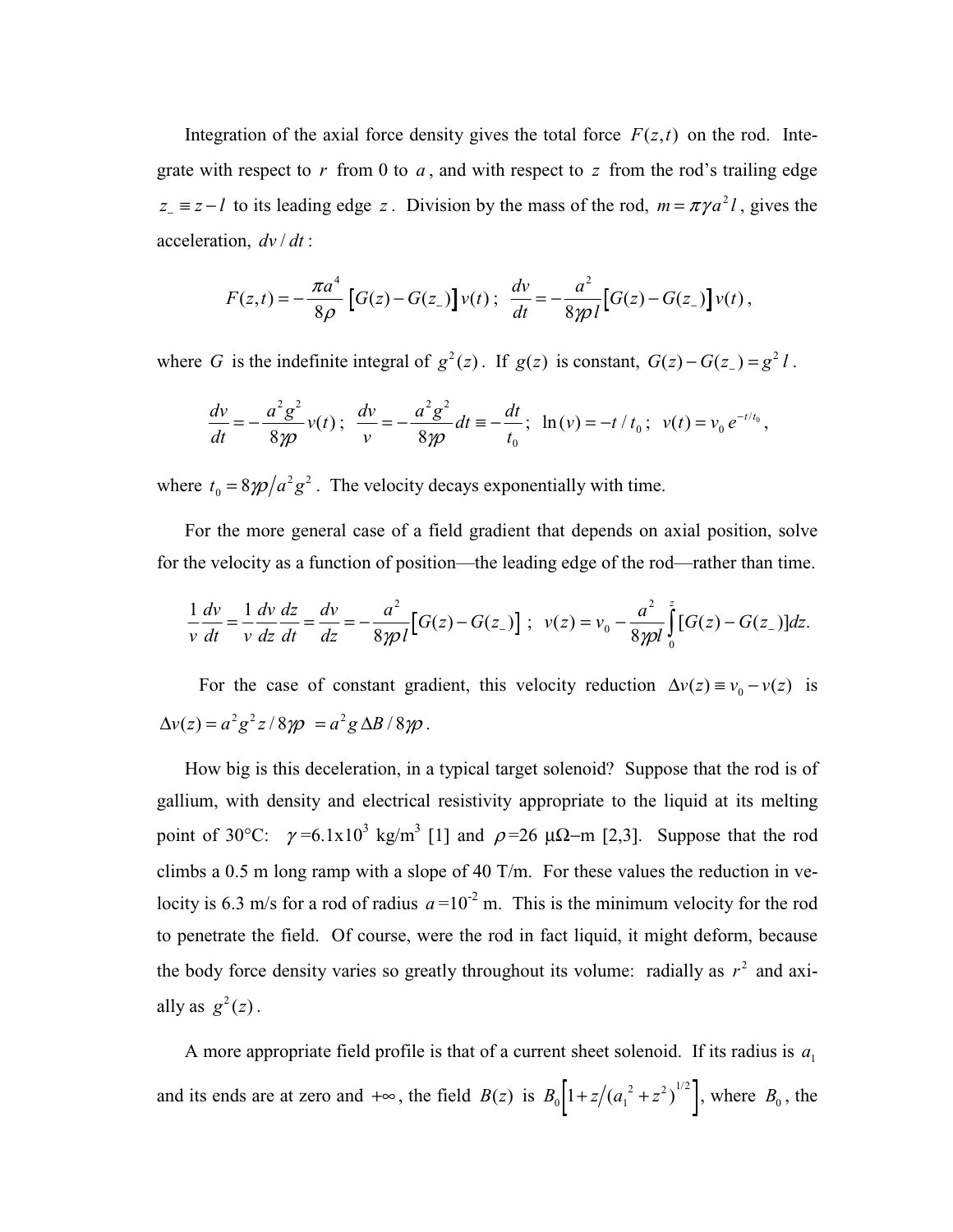field at the mouth of the solenoid, is exactly half the peak field. The field gradient  $g(z)$  is  $B_0 \left[ a_1^2 / (a_1^2 + z) \right]$  $(a_1^2 + z^2)^{3/2}$ , with maximum value  $B_0/a_1$  at the solenoid mouth,  $z = 0$ . The indefinite integral  $G(z) \equiv \int g^2(z) dz$  is:

$$
G(z) = B_0^2 a_1^4 \int \frac{dz}{\left(a_1^2 + z^2\right)^3} = \frac{B_0^2}{8} \left[ \frac{3}{a_1} \tan^{-1} \frac{z}{a_1} + \frac{\left(5a_1^2 + 3z^2\right)z}{\left(a_1^2 + z^2\right)^2} \right].
$$

To predict the rod's cumulative deceleration,  $\Delta v(z) \equiv v(-\infty) - v(z)$ , evaluate  $[G(z) - G(z_)]$  and integrate with respect to *z* from  $-\infty$  to *z*:

$$
\Delta v(z) = \frac{a^2 B_0^2}{64\lambda \rho l} \left[ \frac{3z}{a_1} \tan^{-1} \frac{z}{a_1} - \frac{3z}{a_1} \tan^{-1} \frac{z}{a_1} + \frac{a_1^2}{a_1^2 + z_1^2} - \frac{a_1^2}{a_1^2 + z^2} + \frac{3\pi l}{2a_1} \right]
$$

$$
\Delta v(\infty) = \frac{3\pi a^2 B_0^2}{64a_1 \gamma \rho}.
$$

A gallium rod as above decelerates 4.6 m/s in going from −∞ to +∞ along the axis of a semi-infinite solenoid of 0.2 m radius and 20 T peak field. The deceleration scales as the square of the solenoid field and the rod radius, and inversely as the solenoid radius and the rod density and electrical resistivity.

To observe the effect of a magnetic field on a liquid jet a particularly convenient metal is gallium A hot summer day is enough to melt the pure metal, while a eutectic alloy with 25% indium melts at 16 °C [4]. A ternary alloy with 22% indium and 16% tin, melts at 11 °C [4]. Its viscosity, 1.894 centipoise at 53 °C [5] for example, is only double that of water. It is relatively nontoxic, and, unlike mercury, its vapor pressure is very low [6]. Unfortunately, gallium is fairly expensive—99.99% purity gallium is \$930 for 200g from one source [7].

## **Case (2): Deceleration of Conductor by Transverse Field with Constant Gradient**

Case (2) calculates the force on a conductor of length *l* that moves along its axis through a magnetic field perpendicular to that axis. Define the *y* and *z* axes to be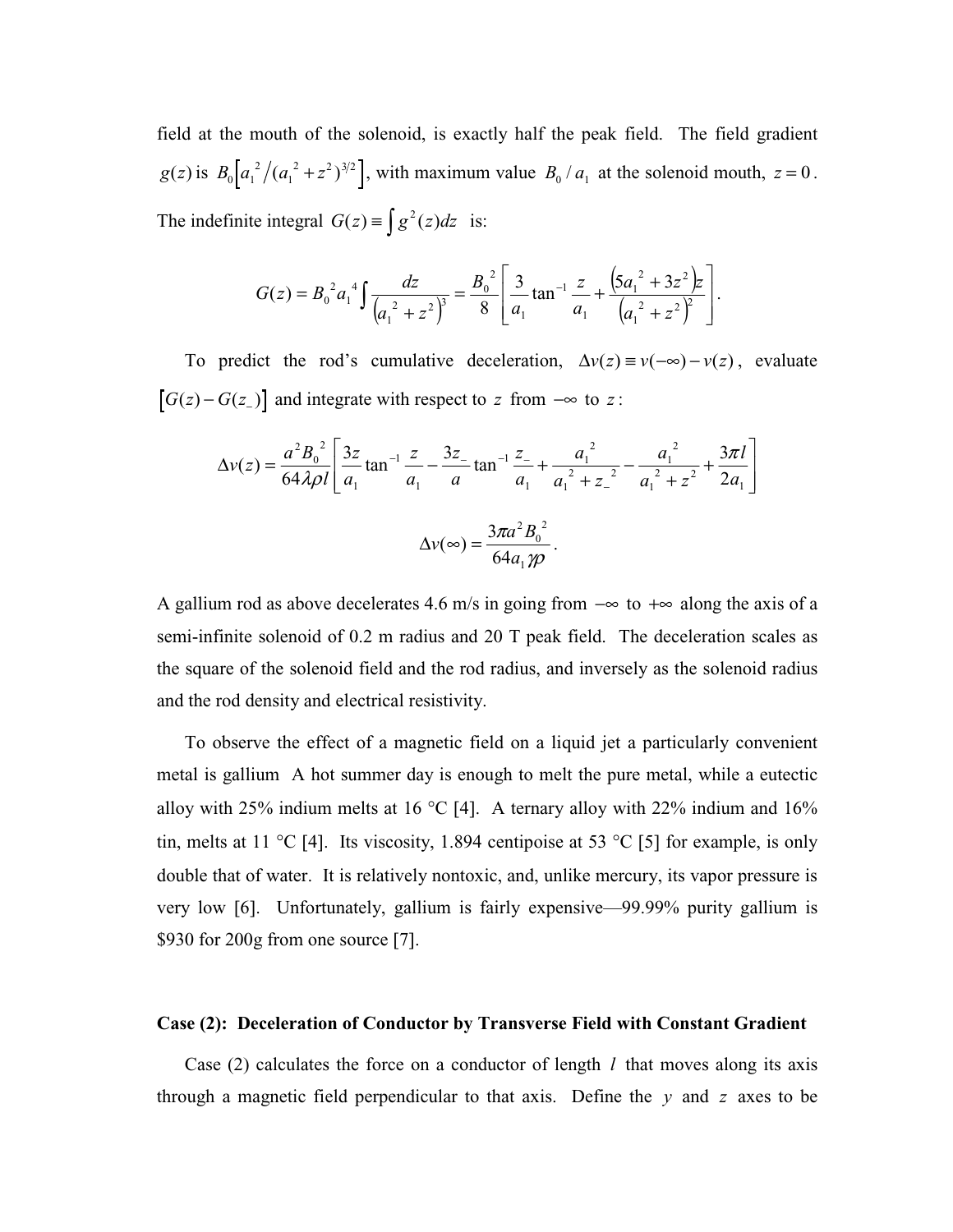those of the velocity  $v$  and field  $B$ , respectively. The velocity depends on time  $t$  or, equivalently, position  $y$ ; the latter is the more informative. For simplicity demand that the field depend only on  $y$ , and that it be linear over the full distance of travel:  $B(y) = B_0 + g y$ , where g, the field gradient *dB / dy*, is constant. Let the cross section be rectangular, with transverse dimension  $2a \ll l$  in the *x* direction. The other transverse dimension—parallel to the field—has no influence on the rate of deceleration.

When the center of the of the bar is at *y* (and its leading and trailing edges at  $y \pm l/2$ , respectively), the longitudinal cross section of the bar encloses a flux  $\Phi(y) = 2a l (B_0 + g y)$ . This flux induces, around the boundary of the bar, a voltage:

$$
V(t) = -\frac{d\Phi(y)}{dt} = -\frac{d\Phi(y)}{dy}\frac{dy}{dt} = -2al\,g\,v(t)\,; \quad V(y) = -2al\,g\,v(y)\,.
$$

The voltage induces a current density which at the longitudinal surfaces  $x = \pm a$  of the bar is approximately  $j(\pm a, y) \approx \pm V(y)/2l \rho \approx \mp a g v(y)/\rho$ .

Note that the voltage and current density depend not on the magnitude of the field but only on its gradient. Motion of the bar through the magnetic field produces a Lorentz force  $F = \pm e \nu \times B$  on each proton and electron in the bar, causing some electrons to migrate to the surface  $x = -a$ ; this polarizes the bar (in the *x* direction, perpendicular to its velocity and to the magnetic field). For a current to flow along the bar, however, it must have a gradient of voltage, and hence of magnetic field, along its length.

To predict the current density at any point  $(x, y)$ , with  $|x| < a$  and  $|y| < l x / 2a$ , calculate the longitudinal current density at the surface of a geometrically similar but smaller bar, centered at (0,0) and of length and width  $l' = ul$  and  $2a' = 2ua$ , where  $0 \le u \le 1$ . The current density at the longitudinal surface of the small bar should approximate the longitudinal current density at the same point in the interior of the large bar:  $j_y(x) = \pm g y(y) x / \rho$ . Note that the current density is proportional to the distance *x* from the  $(y, z)$  midplane of the bar. Since the longitudinal current density is antisymmetric in  $x$ , and interacts with a magnetic field that is independent of  $x$ , the sidewise force  $dF_x = j_y \times B$  integrates to zero.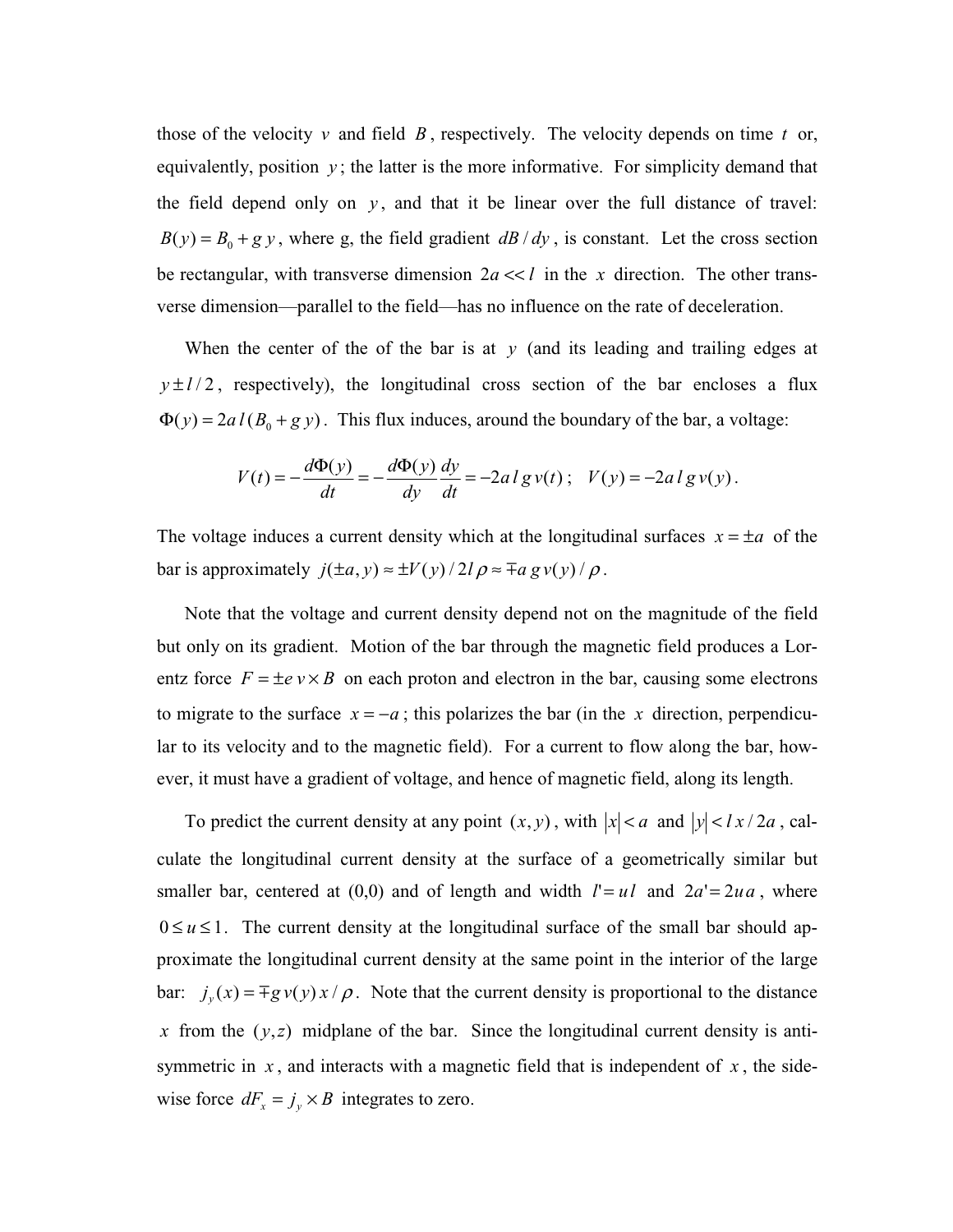The assumption that current flows in rectangular paths of similar shape implies that the current that flows longitudinally at  $x = \pm ua$  flows transversely at  $y = \pm l'/2$  $=\pm u l/2 = \pm l x/2a$ . The transverse current flows a distance 2x. The positive transverse current at  $+lx/2a$  and the equal but opposite current at  $-lx/2a$  interact with fields that differ by  $g/x/a$ . The transverse force per increment of x therefore is:

$$
dF_y / dx = 2x j_y(x) \Delta B(x) = -[2x][g v(y) x / \rho][g l x / a] = -2l g^2 v(y) x^3 / \rho a.
$$

Integrating with from 0 to *a* gives the total retarding force,  $F_y = -a^3lg^2 v(y)/2\rho$ .

This force, divided by the mass of the bar,  $m = 2a l \gamma$ , is the acceleration  $dv/dt$ . More enlightening is the equation from section (1) that relates the force to  $dv/dy$ :

$$
\frac{1}{v}\frac{F}{m} = \frac{dv}{dy}; \quad \frac{dv}{dy} = -\frac{a^3lg^2/2\rho}{2a l \gamma} = -\frac{a^2g^2}{4\gamma\rho}; \quad \Delta v = v_0 - v = \frac{a^2g^2}{4\gamma\rho} y \,.
$$

As with paraxial motion, the deceleration rate scales with the square of the bar thickness and the field gradient, and inversely with its density and electrical resistivity.

Upon negotiating a transverse field that ramps by 20 T over a distance of  $0.5 \text{ m}$  (40) T/m gradient), a gallium bar 0.02 m thick would decelerate about 12.6 m/s. To avoid so much deceleration, use either several smaller jets in parallel, or else a metal or alloy of higher density or higher electrical resistivity. Candidates elements, sequenced by melting point, are mercury (at. no. 80), at 13.6 g/cm<sup>3</sup> and 96  $\mu\Omega$  cm at 20 °C [2,8]; indium (at. no. 49), at 7.3 g/cm<sup>3</sup> and 33  $\mu\Omega$  cm at 156 K [2,9]; tin (at. no. 50), at 7.3 g/cm<sup>3</sup> and 48 µΩ cm at 232 °C [2,9]; bismuth (at. no. 83), at 9.8 g/cm3 and 130.2 µΩ cm at 271 °C [2]; thallium (at. no. 81), at 11.8 g/cm3 and 73  $\mu\Omega$  cm at 303 K [2,8]; and lead (at. no. 82), at 11.4 g/cm<sup>3</sup> and 95  $\mu\Omega$  cm at 327 °C [2]. Such jets should penetrate adequately into an intense magnetic field, avoiding the likelihood that a non-conducting compound will decompose from the energy deposition from the intense proton beam. Unfortunately, mercury and thallium are highly toxic. Bismuth, under proton bombardment, transmutes to polonium, whose bad reputation rivals that of plutonium. Bismuth content may render unsuitable many alloys, such as Indalloy #15, otherwise attractive for its high density of 9.3 g/cm<sup>3</sup> and low melting point of 38-43 °C [4].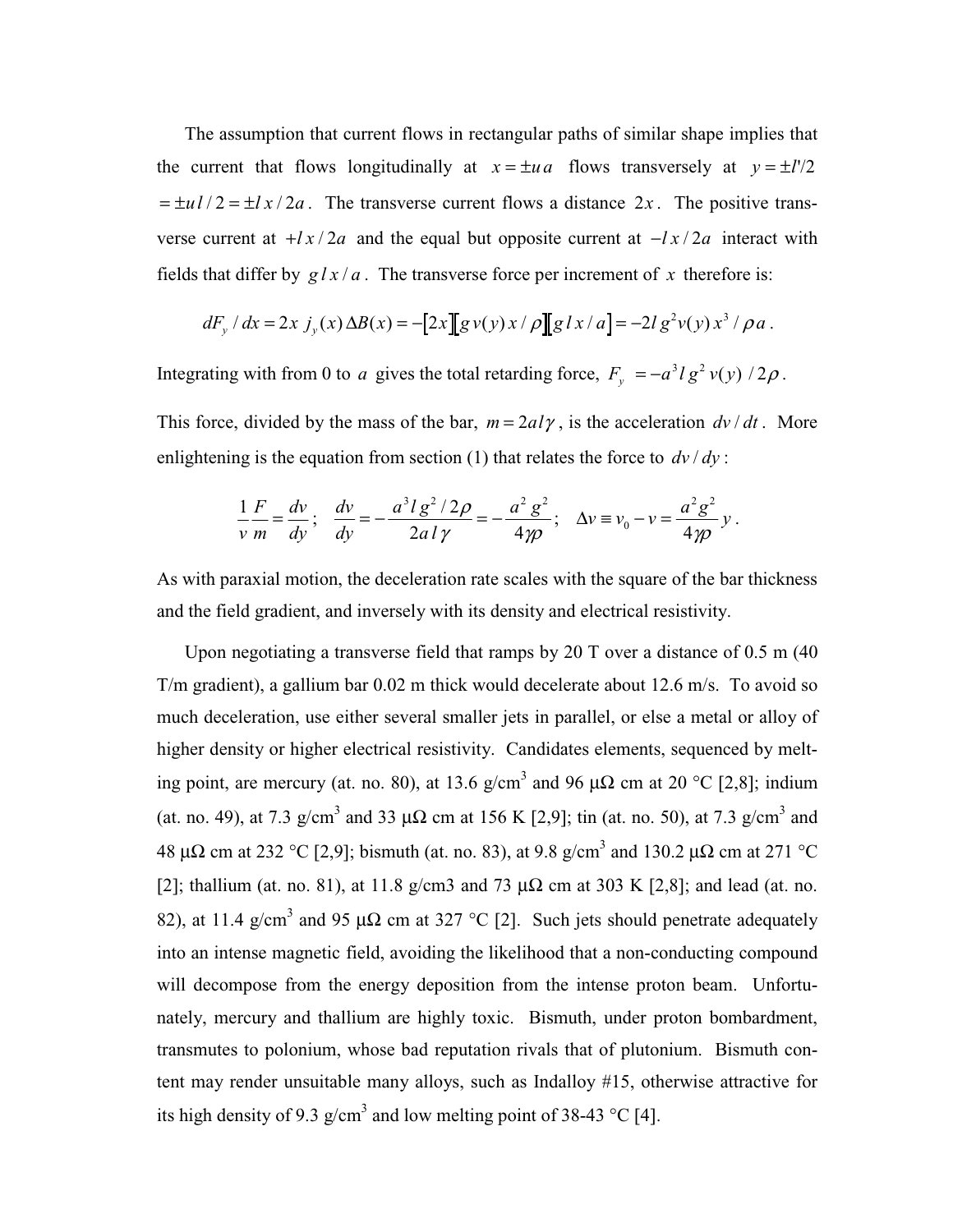## **Case (3): Deceleration and Rotation of Conductor Moving at Small Angle to Field**

The previous two sections prepare the way for a more general geometry in which a square bar aligned with the *z* axis moves along that axis at a modest angle with respect to a field of constant gradient  $g \equiv dB_z / dz$ . The bar is of length *l* and thickness 2*a* in both transverse dimensions. The longitudinal field is  $B_z = B_{0z} + gz$ ;  $\nabla \cdot \vec{B} = 0$ , with *B<sub>x</sub>* ≡ 0 everywhere, constrains the transverse component to be  $B_y = B_{0y} - gy$ .

Approximate the induced current flow by a set of square loops that girdle the bar transversely throughout its length and at all "radii"  $|y| < a$ . Each loop encloses a flux  $\Phi(z) = 4y^2 (B_{0z} + gz)$ . This flux induces around the loop a voltage:

$$
V(t) = -\frac{d\Phi(z)}{dt} = -\frac{d\Phi(z)}{dz}\frac{dz}{dt} = -4y^2g v(t); \quad V(z) = -4y^2g v(z).
$$

The voltage induces a transverse current density at *y* of approximately  $-V(z)/8y\rho$  $\approx y g y(z)/2\rho$ . For the typical pion capture system of cases (1) and (2), with  $g = 40$ T/m,  $v = 20$  m/s and  $\rho = 0.26 \mu\Omega$  m, the current density at the surface ( $v = a = 10$  mm) is 15 A/mm<sup>2</sup>.

This transverse current interacts with the *z* component of field to pinch the bar in the *x* and *y* directions. The body force density  $\sigma_y$  is  $j_x B_z = y g v(z) B_z / 2 \rho$ . Integration with respect to *y* from 0 to *a* gives the hydrostatic pressure at the center of the bar as  $g v(z) B_z a^2 / 4\rho$ . For the pion capture system above, and with  $B_z = 20$  T, this pressure is  $\sim$ 1.5 MPa, or  $\sim$ 220 psi—about half a dozen times that from a water tap.

The current density  $j_x$  in one pair of sides of each loop also interacts with the *y* component of field to decelerate the bar and align it with the field. The deceleration force density on the sides is  $f_z = -j_x [B_y (y) - B_y (-y)] = -[y g v(z) / 2 \rho] [-2y g]$  $y = y^2 g^2 v(z) / \rho$ . The force on a symmetric pair of current sheets of width |2*y*| and length *l* is  $2 l y^3 g^2 v(z) / \rho$ . Integrating with respect to *y* from 0 to *a* gives the total force as  $l a^4 g^2 v(z)/2 \rho$ .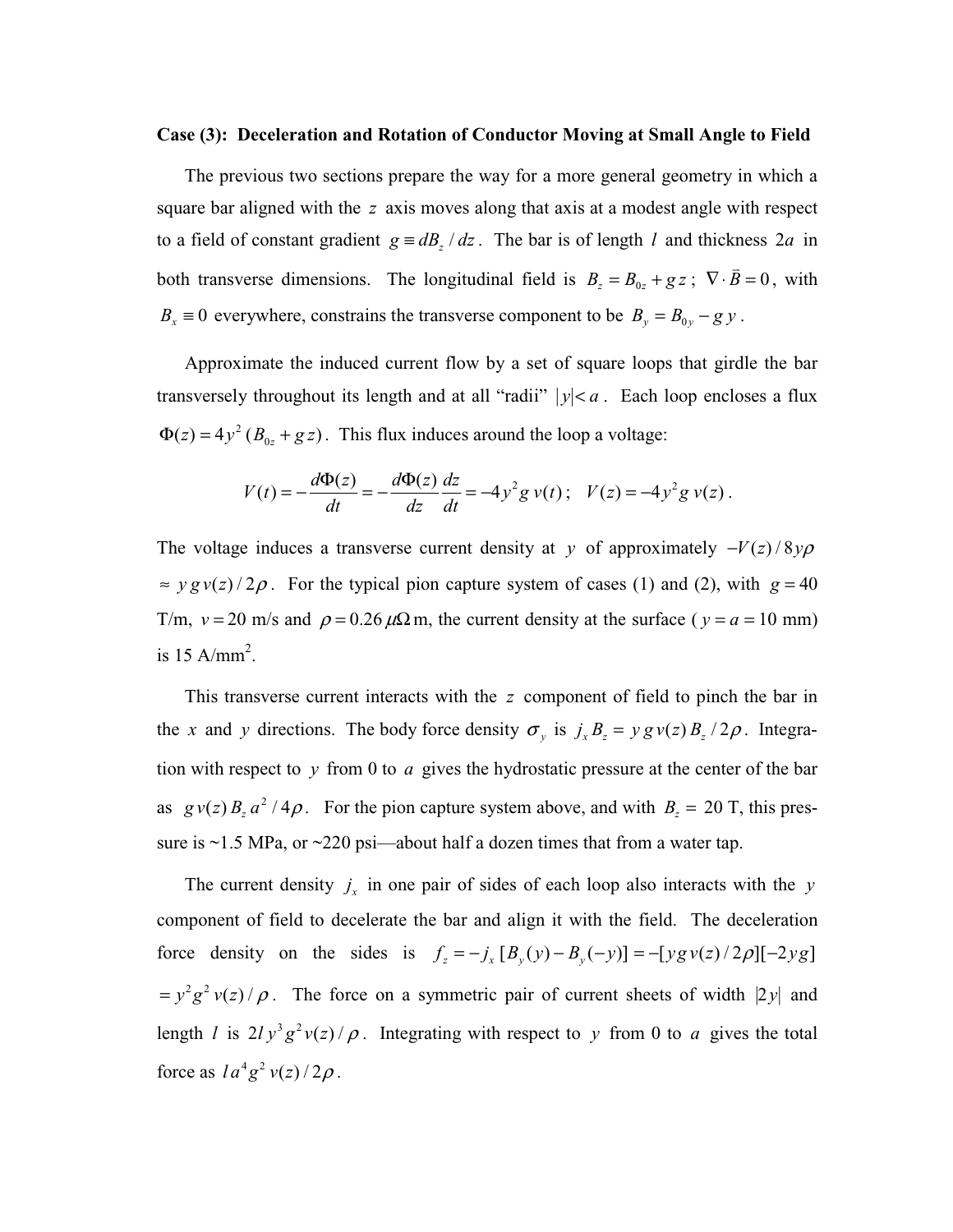Since the mass *m* of the bar is  $4\gamma l a^2$ , the decelerating force per unit mass is  $a^2 g^2 v(z)/8\gamma \rho$ . Integrating as in section (2) gives  $\Delta v(z) \equiv v_0 - v(z) = a^2 g^2 z / 8 \gamma \rho$ . This deceleration is half that of case (2), because the current flows in square loops with a ratio of area to perimeter, and hence of current density, that is only half that of the highly-elongated rectangles of case (2). For the pion capture system parameters as above, the deceleration is  $\sim 6.3$  m/s. Note that this is the same as for the paraxial case. The result should be reasonably accurate even though the bar rotates and loses its alignment with its axis, so long as the misalignment never approaches 45º (i.e., the field in the direction of the velocity of the bar always is bigger than the field perpendicular to the velocity).

Again, the deceleration is inversely proportional to the density and electrical resistivity, and directly proportional to the square of the transverse dimension and the gradient of the field traversed. For an experiment to reveal the magnetic interaction, one wants low density and electrical resistivity. Candidate elements are sodium, at 0.97 g/cm<sup>3</sup> and 4.9 µ $\Omega$  cm at 27 °C [10], potassium, at 0.86 g/cm<sup>3</sup> and 7.5 µ $\Omega$  cm at 27 °C [10], or lithium, at 0.53 g/cm<sup>3</sup> and 13.4  $\mu\Omega$  cm at 127 °C [10] and 25  $\mu\Omega$  cm just above its melting point of 180 °C [8]. One also wants large diameter and field gradient. Unfortunately, too low a velocity may allow gravity to dominate the motion. Similarly, too large a diameter may allow turbulence to dominate. Fortunately, the field gradient can be high without the field itself being high, if the gradient is sufficiently localized.

The current density also tends to align the bar with the magnetic field. The torque density, measured about the  $y = 0$  midplane of the bar, is  $-y j_x B_y(y)$  $=-[y][y g v(z)/2\rho][B_{0y}-g y]$ . The total torque on a current sheet of width |2*y*| and length *l* is  $- l |y| y^2 g v(z) [B_{0y} - g y] / \rho$ . Integrating with respect to *y* from  $-a$  to *a* gives the total torque as  $\tau_x(z) = -l a^4 g B_{0y} v(z)/2\rho$ . The moment of inertia about the *x* axis of the bar is  $I_x = m(l^2 + 4a^2)/12 \approx ml^2/12 \approx \gamma l^3 a^2/3$ . Therefore the angular acceleration of the bar is  $\ddot{\theta} = \tau_x / I_x \approx -3a^2 g B_{0y} v(z) / 2\gamma \rho l^2$ , where  $\theta$  is the angle between the bar and the total field.